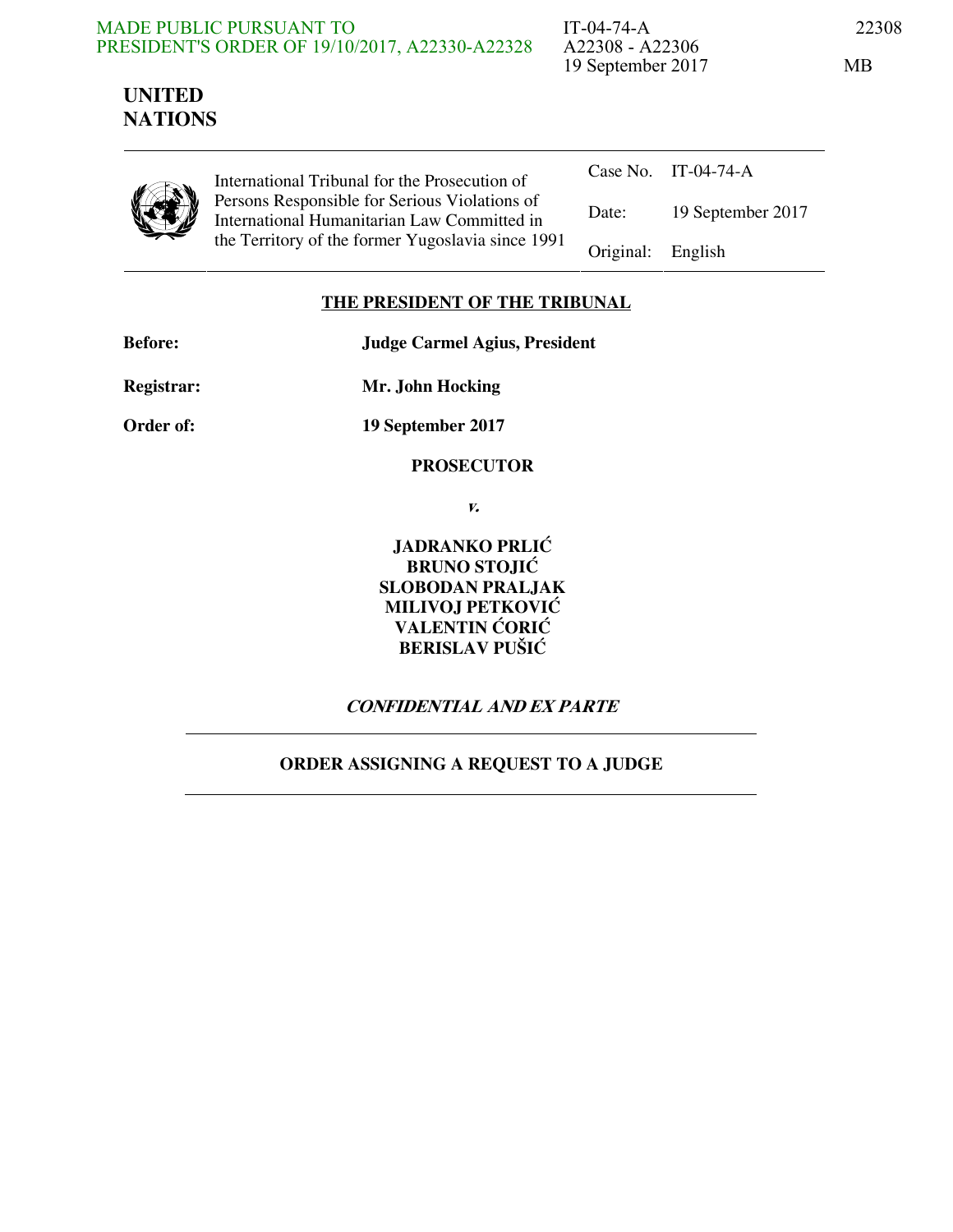**I, CARMEL AGIUS**, President of the International Tribunal for the Prosecution of Persons Responsible for Serious Violations of International Humanitarian Law Committed in the Territory of the former Yugoslavia since 1991 ("Tribunal");

**BEING SEISED** of the "Deputy Registrar's Submission Requesting Reclassification of Two Decisions" filed confidentially and *ex parte* on 4 September 2017 ("Request for Reclassification") in which the Deputy Registrar of the Tribunal requests, *inter alia*, that the President of the Tribunal reclassify as public the confidential "Decision on Prlic's Request for Review of the Registrar's Decision on Remuneration for Additional Funds in Appeal Phase", filed on 28 April 2016 ("Prlic Decision"), or, in the alternative, issue a public redacted version of the same; $<sup>1</sup>$ </sup>

**RECALLING** that the Appeals Chamber in *Prosecutor v. Jadranko Prlić et al.*, Case No. IT-04-74-A ("*Prlić et al.* Appeals Chamber"), was consulted by the Registrar of the Tribunal for the purposes of deciding on the merits of the request for additional hours ("Request for Additional Hours")<sup>2</sup> by Counsel for Mr. Jadranko Prlić ("Prlić");

**RECALLING** that on 30 September 2015, the Registrar informed Counsel for Prlic that the Request for Additional Hours was rejected; $3$ 

**RECALLING** that, on the basis of my prior consultation with the Registrar as a member of the *Prlić et al.* Appeals Chamber, concerning the Request for Additional Hours, I recused myself from consideration of the merits of the Prlic Request for Judicial Review and assigned Judge Alphons Orie to consider the matter in my place; $4$ 

**CONSIDERING** that it is appropriate for the Judge who, as Acting President, designated the original classification of the Prlić Decision, to examine the merits of the Request for Reclassification;

**PURSUANT TO** Rule 15(A) of the Tribunal's Rules of Procedure and Evidence;

-

<sup>&</sup>lt;sup>1</sup> Request for Reclassification, paras 1, 7.

<sup>&</sup>lt;sup>2</sup> Annex 1 (Letter from Counsel for Mr. Jadranko Prlić to Head of OLAD, dated 8 June 2015) (confidential), Request by the Defence of Dr. Jadranko Prlić for Judicial Review of the Registrar's Decision on Additional Funds, 21 October 2015 (confidential) ("Prlić Request for Judicial Review").

<sup>3</sup> Annex 2 (Letter from Head of OLAD, to Counsel for Prlić, dated 30 September 2015) (confidential), Prlić Request for Judicial Review.

<sup>&</sup>lt;sup>4</sup> Order Assigning a Request to a Judge, 18 February 2016 (confidential). See Prlić Request for Judicial Review, pp. 1-13.